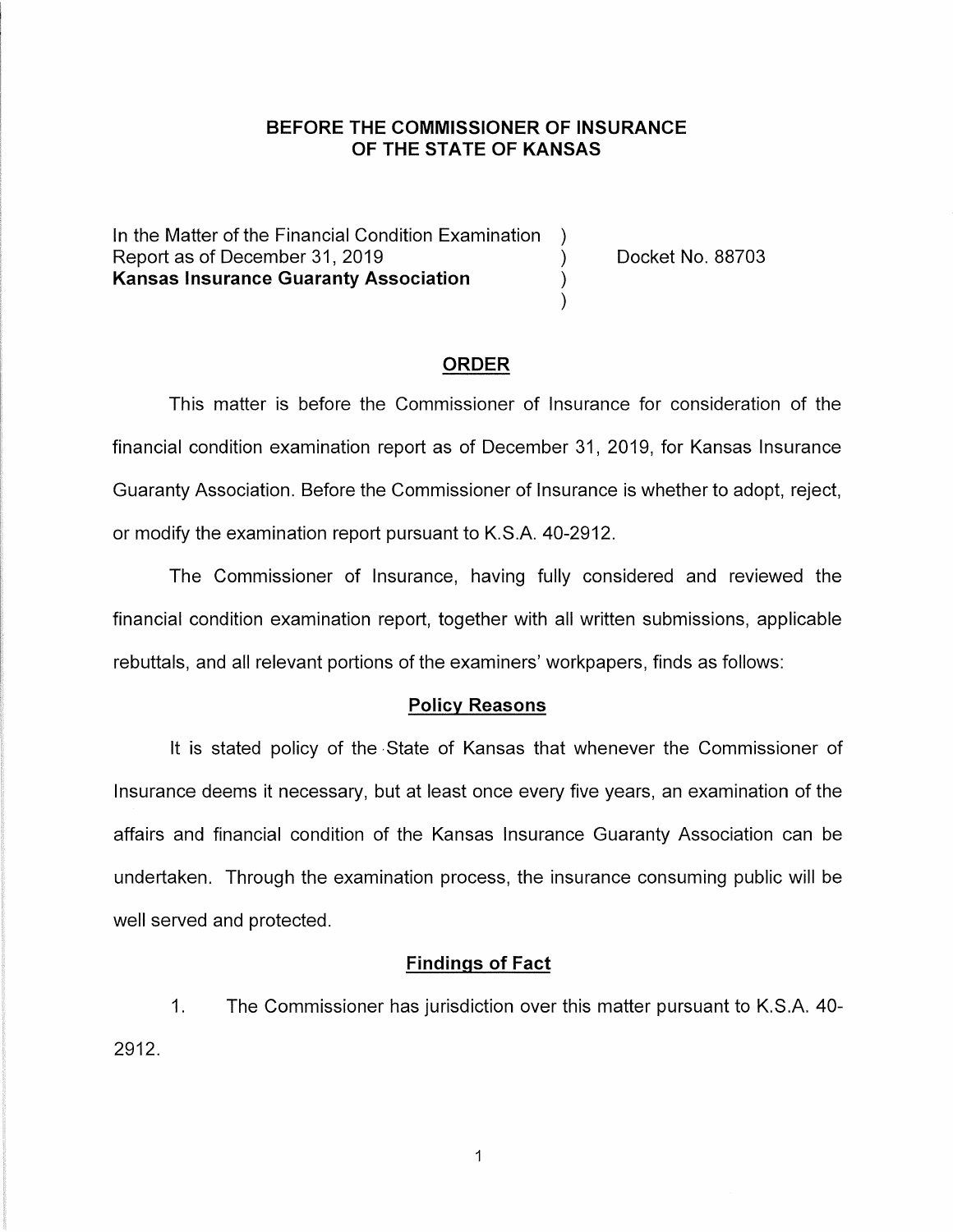2. An examination of Kansas Insurance Guaranty Association was undertaken by the Kansas Insurance Department and was completed on March 8, 2021.

3. On March 16, 2021, the examiner-in-charge tendered and filed with the Kansas Insurance Department a verified written report of the examination within thirty (30) days following completion of the examination.

4. Following receipt of the verified report, the Kansas Insurance Department transmitted the report to Kansas Insurance Guaranty Association on May 17, 2021, with a duly executed notice advising the company of its opportunity to prepare and submit to the Kansas Insurance Department a written submission or rebuttal with respect to any and all matters contained in the report.

5. On May 20, 2021, Kansas Insurance Guaranty Association filed a written submission accepting the verified report with no changes.

6. Within thirty (30) days of the end of the time period allowed for written submission or rebuttal, the Commissioner of Insurance fully reviewed the report, together with all written submissions and rebuttals provided by Kansas Insurance Guaranty Association. The Commissioner of Insurance further reviewed all relevant workpapers.

7. No other written submissions or rebuttals were submitted by Kansas Insurance Guaranty Association.

2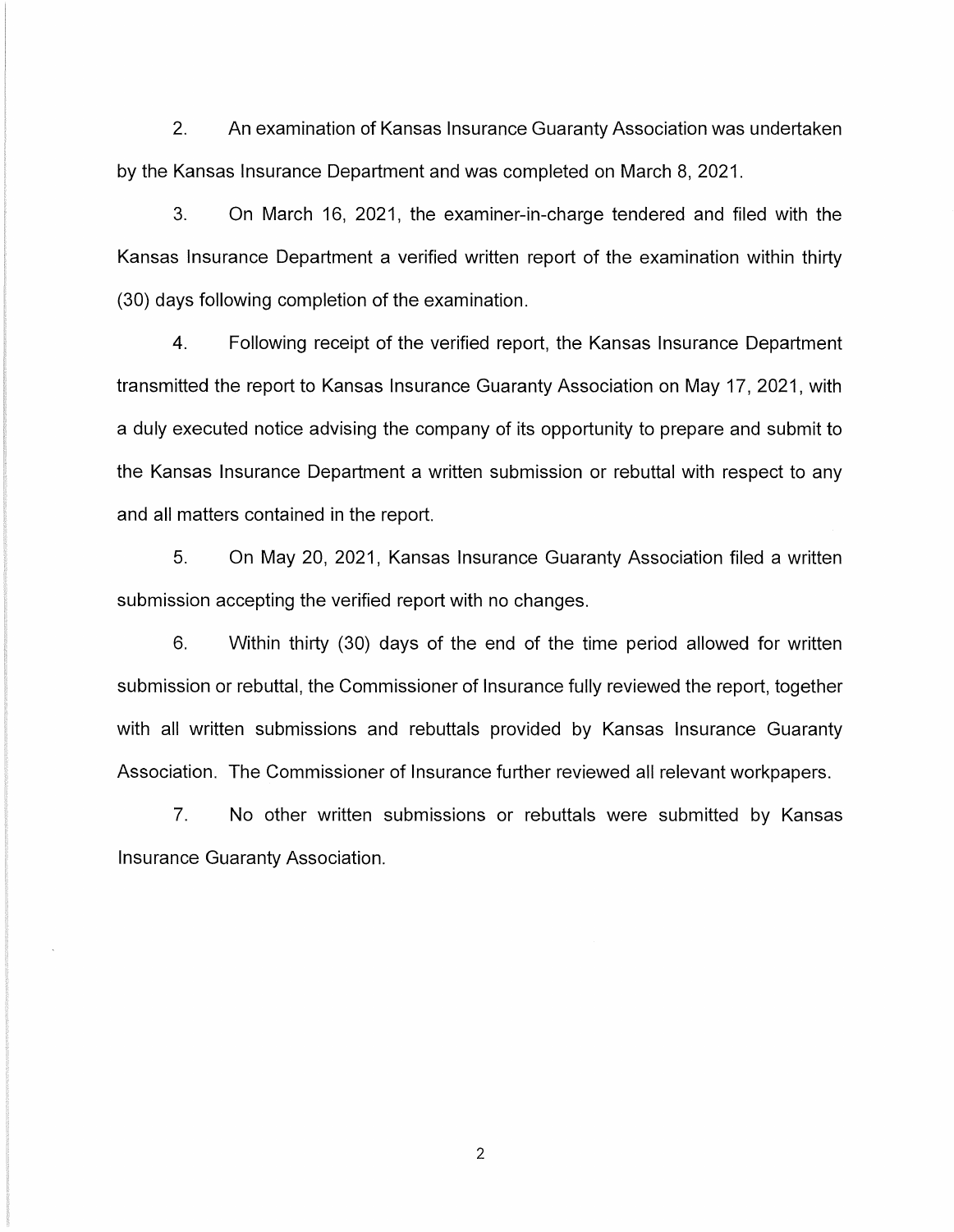### **Conclusion of Law**

#### 8. K.S.A. 40-2912 provides, in pertinent part:

"The association shall be subject to examination and regulation by the commissioner[.]"

9. Based upon the Findings of Fact enumerated in paragraphs #1 through #7 above, the financial condition examination report as of December 31, 2019 of Kansas Insurance Guaranty Association should be adopted.

10. Kansas Insurance Guaranty Association hereby waives any and all rights to further administrative adjudication or review of this matter, including any and all rights conferred upon it under K.S.A. 77-501, et seq. and K.S.A. 77-601, et seq.

11. This Order constitutes the Final Order in this matter.

### **IT IS THEREFORE, BY THE COMMISSIONER OF INSURANCE, ORDERED THAT:**

1. The financial condition examination report as of December 31, 2019, of the Kansas Insurance Guaranty Association is adopted.

2. The Commissioner of Insurance retains jurisdiction over this matter to issue any and all further Orders deemed appropriate or to take such further action necessary to dispose of this matter.

3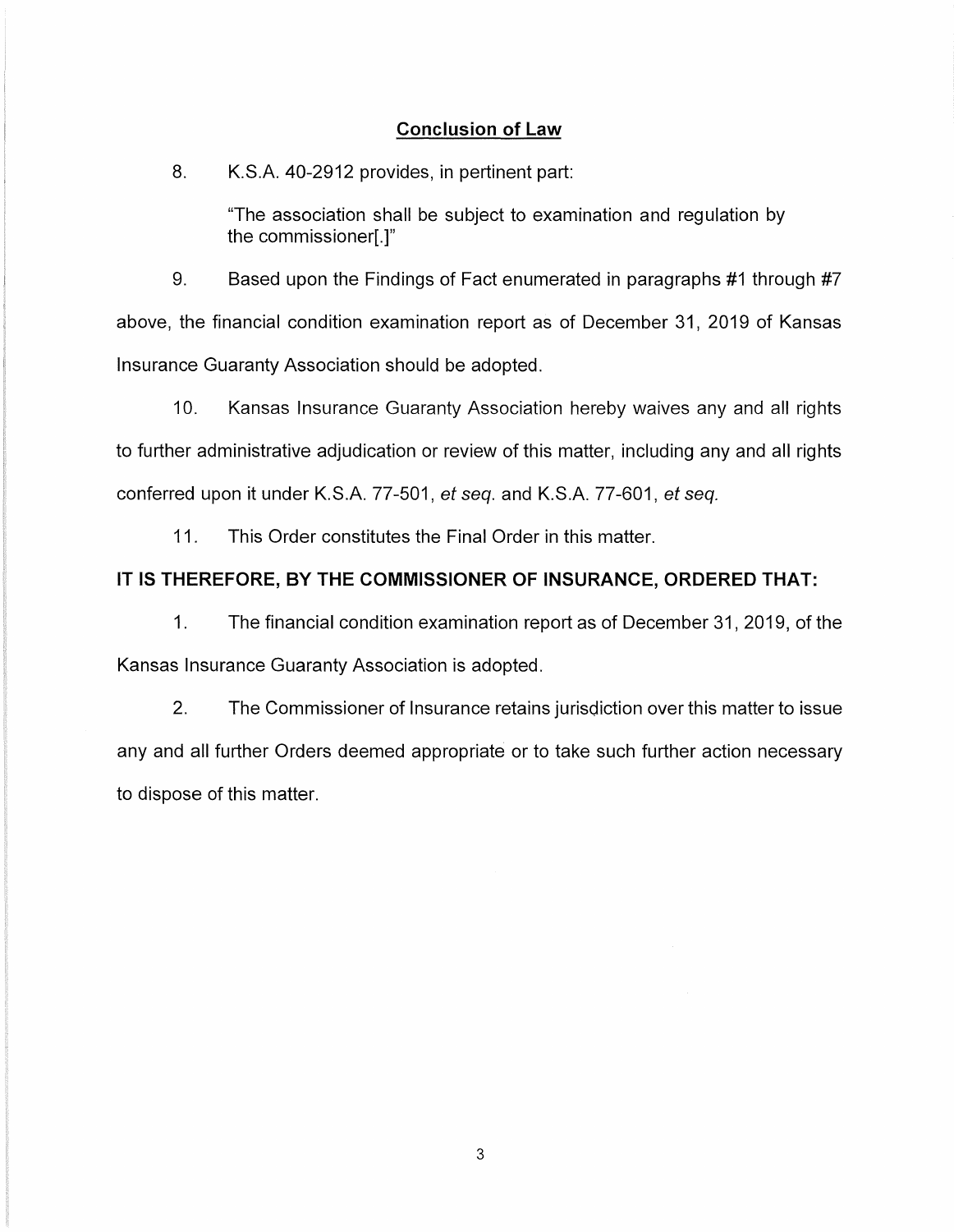IT IS SO ORDERED THIS  $1 + 1$  DAY OF  $\frac{1 + 1}{2}$  2021, IN THE CITY OF **TOPEKA, COUNTY OF SHAWNEE, STATE OF KANSAS.** 



tchmidt

Vicki Schmidt Commissioner of Insurance

Approved by the Kansas Insurance Department Legal Division

Paige Blevins Lead Regulatory Counsel